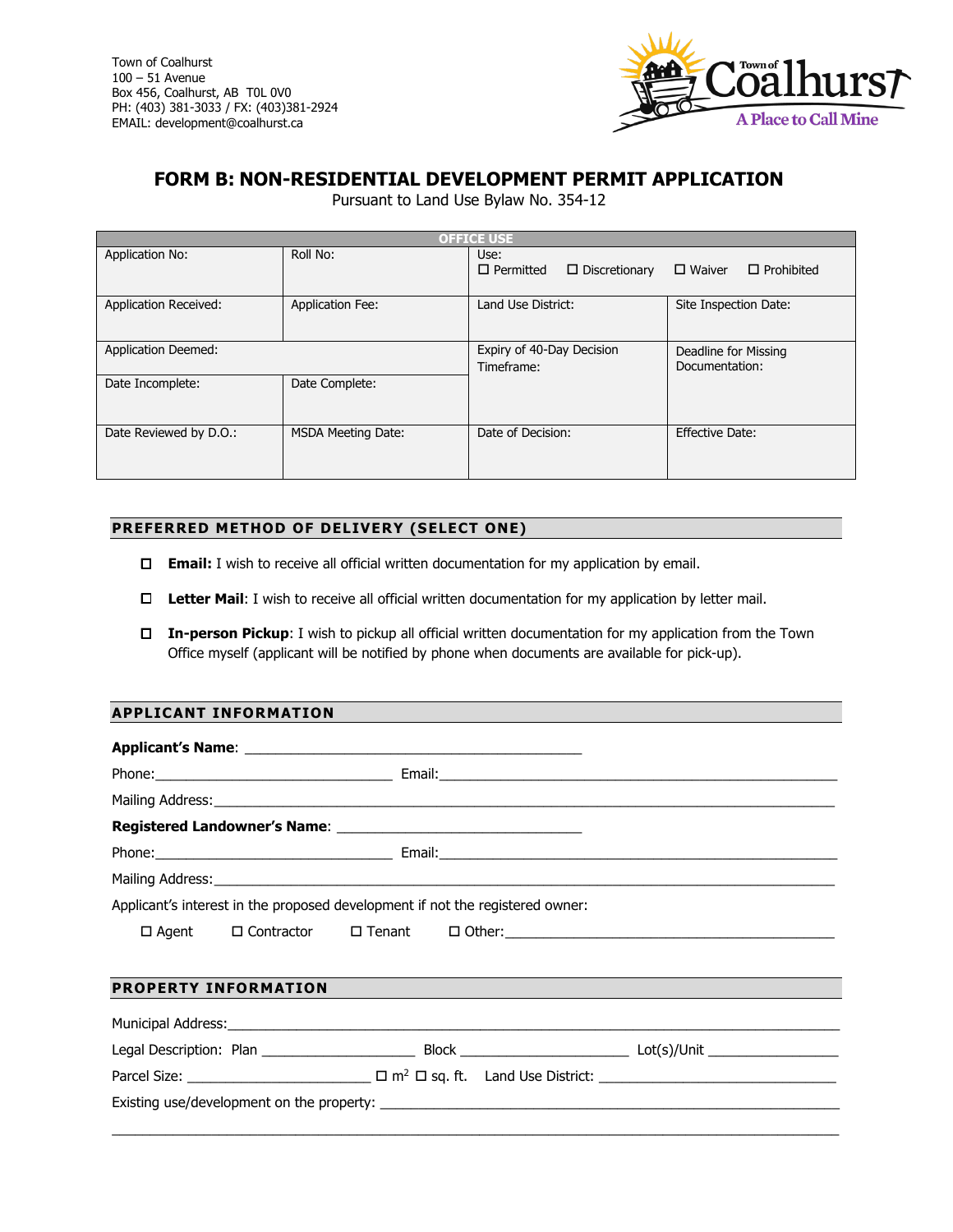## **DEVELOPMENT INFORMATION**

### **This application is to: (Check all that apply)**

 $\square$  Construct a new building for:  $\square$  Alter an existing building:  $\square$  Change in or Intensification of use

□ Commercial Use

- $\square$  Industrial Use
	-

□ Addition

- □ Interior Renovation
- □ Institutional/Recreational Use

Mixed-use development

\_\_\_\_\_\_\_\_\_\_\_\_\_\_\_\_\_\_\_\_\_\_\_\_\_\_\_\_\_\_\_\_\_\_\_\_\_\_\_\_\_\_\_\_\_\_\_\_\_\_\_\_\_\_\_\_\_\_\_\_\_\_\_\_\_\_\_\_\_\_\_\_\_\_\_\_\_\_\_\_\_\_\_\_\_\_\_\_\_\_\_\_\_\_ \_\_\_\_\_\_\_\_\_\_\_\_\_\_\_\_\_\_\_\_\_\_\_\_\_\_\_\_\_\_\_\_\_\_\_\_\_\_\_\_\_\_\_\_\_\_\_\_\_\_\_\_\_\_\_\_\_\_\_\_\_\_\_\_\_\_\_\_\_\_\_\_\_\_\_\_\_\_\_\_\_\_\_\_\_\_\_\_\_\_\_\_\_\_ \_\_\_\_\_\_\_\_\_\_\_\_\_\_\_\_\_\_\_\_\_\_\_\_\_\_\_\_\_\_\_\_\_\_\_\_\_\_\_\_\_\_\_\_\_\_\_\_\_\_\_\_\_\_\_\_\_\_\_\_\_\_\_\_\_\_\_\_\_\_\_\_\_\_\_\_\_\_\_\_\_\_\_\_\_\_\_\_\_\_\_\_\_\_

#### **Describe the proposed use, any changes from existing use, and any work to be done.**

## **BUILDING DETAILS**

| <b>Size/Dimensions</b>                                 | Principal Building<br>or Addition   | <b>Accessory Building/</b><br>Structure | <b>Office Use</b> |
|--------------------------------------------------------|-------------------------------------|-----------------------------------------|-------------------|
| <b>Building Size</b>                                   | $\Box$ m <sup>2</sup> $\Box$ sq. ft | $\Box$ m <sup>2</sup> $\Box$ sq. ft     |                   |
| Height of Building (grade to peak)                     | $\Box$ m $\Box$ ft                  | $\Box$ m $\Box$ ft                      |                   |
| <b>Proposed Setbacks from</b><br><b>Property Lines</b> |                                     |                                         |                   |
| Front                                                  | $\Box$ m $\Box$ ft                  | $\Box$ m $\Box$ ft                      |                   |
| Rear                                                   | $\Box$ m $\Box$ ft                  | $\Box$ m $\Box$ ft                      |                   |
| Side                                                   | $\Box$ m $\Box$ ft                  | $\square$ m $\square$ ft                |                   |
| Side                                                   | $\Box$ m $\Box$ ft                  | $\Box$ m $\Box$ ft                      |                   |
| Parcel Type:<br>$\Box$ Interior Lot                    | $\Box$ Corner Lot                   |                                         |                   |

Please indicate the water and sewer requirements for the proposed development (check all that may apply):

 $\Box$  Other:  $\_\_$ 

 $\square$  Washroom/kitchen type facilities for staff

 $\square$  Washroom/food service facilities for public

 $\Box$  Car/truck wash

 $\square$  No water/sewer services required

 $\square$  Processing/manufacturing process  $\square$  Food processing

#### **SITE LAYOUT**

| WAIVERS                                                                                                               |
|-----------------------------------------------------------------------------------------------------------------------|
|                                                                                                                       |
|                                                                                                                       |
|                                                                                                                       |
| Off-street Parking Spaces (number and size): ___________________________________                                      |
| Is a drive-through component proposed which required a dedicated vehicle-stacking lane?<br>$\Box$ Yes<br>$\square$ No |
| Is a dedicated loading space/area proposed? $\Box$ No<br>⊑ Yes                                                        |
| Is outdoor storage or a display area required or proposed? $\Box$ No<br>⊟ Yes                                         |
|                                                                                                                       |

Is a waiver (variance) to one or more standards in the Land Use Bylaw being requested?  $\Box$  No  $\Box$  Yes If yes, please specify: \_